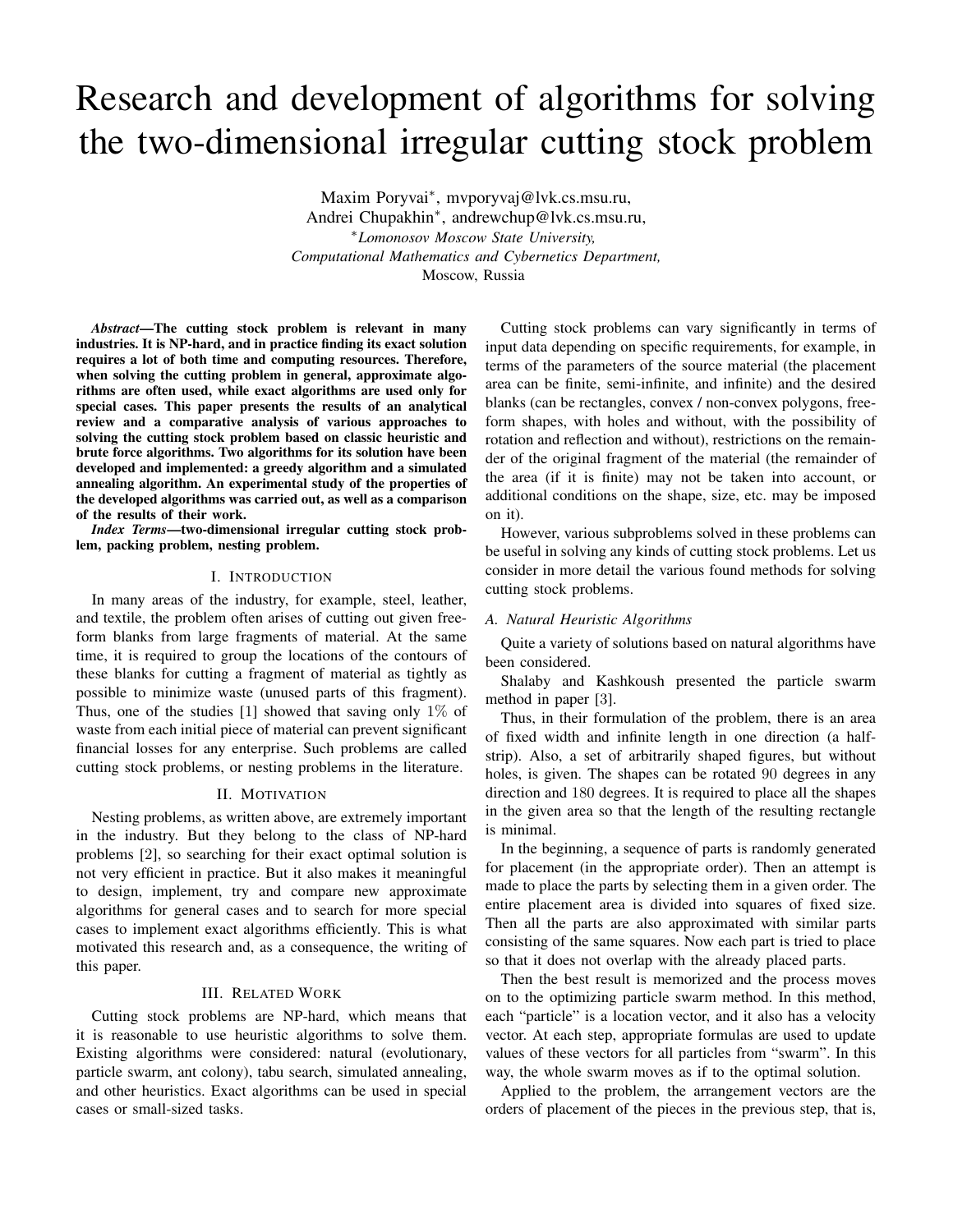they consist of integers from one to the number of pieces. The velocity vectors are initially zeros. In the next steps, additional restrictions are also imposed on velocity vectors (module not more than half of the number of figures). The final vector of particle positions will be real numbers of different signs. The order of selection of figures on the placement corresponding to a given particle is equal to the order of the indices of the resulting position vector traversal in ascending order. For example, for a placement vector  $(-1.0, 1.2, 0.5)$  the sequence will be  $(1, 3, 2)$ , where the index is the number of the figure assigned initially. The maximum iterations of the particle swarm method are set initially.

Singh and Ferres proposed in their paper [4] two evolutionary algorithms with completely different approaches to solve the two-dimensional irregular nesting problem and compare their results, showing that they are also completely different. The authors have also developed a new approach to estimating the quality of nesting maps, a new quality function for filling the nesting map to be minimized (hereafter, the fitness function).

In the problem, a rectangular area is given, divided into squares of equal size. All shapes also consist of such squares. There are 4 kinds of figures in all. They can be rotated by angles multiple of 90 degrees, as well as reflected. It is necessary to place the figures so that the value of the fitness function is minimal.

The fitness function is designed so that its value equals the sum of the empty squares, multiplied by 1000, plus the sum of the coordinate differences between all possible pairs of empty squares (the abscissa and ordinate differences are summed separately). Such a fitness function allows the algorithm to take into account not only the number of empty squares but also the compactness of their locations.

The idea of the first evolutionary algorithm is that initially the placement area is empty, and the pieces are tried to be placed on it one by one (the initial "generation" is formed randomly). In the crossover the offspring is obtained by alternating parts from the parents, the first parent is chosen randomly. A mutation is simply adding a random figure to a random place on the placement area. If an error occurs 5 times in a row, no mutation occurs.

The idea of the second evolutionary algorithm is that initially the placement area is full, and there are many overlapping shapes (the initial "generation" is formed randomly). Uniform crossover [5] is used in this approach. A mutation is simply changing the orientation or type of one of the randomly selected shapes.

Also, in each of the algorithms, the generations were constantly checked for irreducibility to a suboptimal solution, i.e. it was checked that the descendants were always as different as possible by the value of the fitness function, too close ones were eliminated leaving one of the doubles.

In Verhoturov's paper [6] it's proposed to solve the cutting problem using the ant colony algorithm, as well as the algorithm of simulated annealing.

The problem is considered in the following formulation: there is a packing area  $W$  and a set of geometrical objects P. It is assumed that the area of packing area is much larger than the area of all geometrical objects in the sum. Let us conventionally divide the region into an occupied part Q, where the figures are placed, and a remainder  $U$ . The essence of the problem is to minimize the uncovered area of the occupied part of the packing area, i.e. to place the given figures as densely as possible on the infinite area of two-dimensional space.

The author characterizes the quality of a nesting map (i.e. the image of a packing area with geometrical objects located on it) using the nesting coefficient defined as the ratio of the total area of placed figures to the area of the occupied part Q of the packing area.

The main idea of the ant colony algorithm is to implement the principle of collective intelligence. To find the extremum of the target function, the algorithm uses several agents (artificial ants) in parallel, which accumulate statistical information during the search. This information is accumulated in a publicly available databank and used by the agents independently of each other. Each agent acts according to the rules of the probabilistic algorithm and when choosing a direction it is guided not only by the increment of the target function but also by the statistical information reflecting the prehistory of the collective search. For the problem solved by the author, at each step, each agent constructs a set of admissible solutions, and then these solutions are compared for the presence of repeated components — they will be of higher priority in the next iterations.

The idea of the simulated annealing method is that a control parameter — temperature — is introduced that affects the magnitude of displacements between successive solutions to the optimization problem. A high temperature, at which the solution process begins, corresponds to large displacements, and a low temperature corresponds to small displacements. Large displacements are defined as such changes in solutions that make large changes in the values of the target function, and small displacements are small changes in the values of the target function. Large moves at high temperatures mean that the algorithm avoids a local minimum. The temperature slowly decreases to the minimum value during the solution process. Three types of displacements are used to change the location of objects: moving an object to a new location, moving two objects together, and changing the orientation of the object.

## *B. Other heuristic algorithms*

Lopez-Camacho, Ochoa, Terashima-Marin, and Burke propose a different heuristic method for packing irregularly shaped figures into rectangular containers (sheets) [7].

The set of inputs is the set of figures; the size of the side of the square area (containers are square for simplicity);  $s_0$  is the part of the container area, before filling which only one piece per container is put, and at filling which it is tried to either fill the container to the end with one piece or put 2 or 3 at once; boundary  $w$  is the step with which the allowed size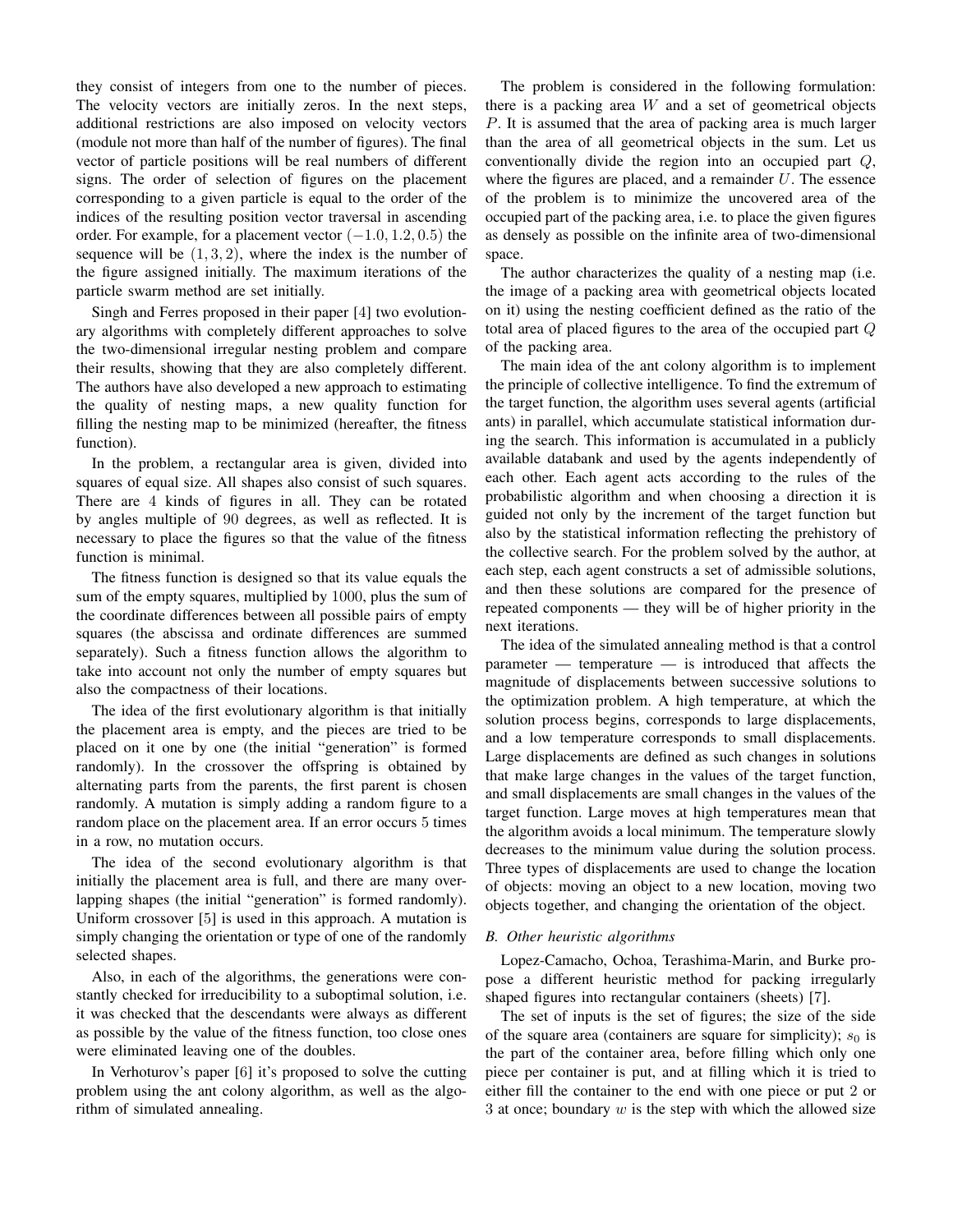of the unused container space increases. The set of containers is infinite. The goal is to minimize the number of containers needed to place all the pieces (the pieces can be rotated by angles divisible by ninety degrees from their original position).

The packing method consists of a combination of selection and placement methods. The selection method is divided into several parts. First, the parameters  $s_0$  and w are chosen. The algorithms are then applied sequentially: before filling the container at a fraction of  $s_0$  one part is put each, and when filled at  $s_0$  algorithm tries to either fill the container to the end with one part or put 2 or 3 parts at once to fill the container to the end. If unsuccessful, the algorithm tries to fill the container in the same way without using  $w$  of its volume, then  $2w$ , and so on. When filling a container, special algorithms are used to determine intersection and overlapping parts. The intersection of parts is defined as the intersection of any of their boundaries so that if one part is completely inside the other, the algorithm will not work. Therefore, a separate algorithm is then used to determine overlap.

Important improvements in the proposed packing method were: checking for special cases in almost all algorithms (for example, if rectangles bounding the parts do not intersect, then obviously the parts themselves do not intersect either), which gives an increase in the average speed of the program, since these special cases occur quite often for all cases; no retries to place the part on the sheet after at least one failed attempt (for CAD method this would be extremely time consuming, but it does not give

Verhoturov in his article [6] also considers the method of tabu search as a way to solve nesting problems.

The idea of the algorithm is not to stop at the local optimum but to continue the search, guided by the same rules, banning visits to already passed points from the neighborhood (reexamination of similar options). However, if the older information will not be removed from the list, then the performance of the algorithm will fall with the increasing number of iterations. Therefore, the length of the list of bans is limited from above by some constant.

Each time a figure is moved to another place, it is first looked at whether this figure is not in the list, and if it is, the figure is rearranged. After shuffling, the piece is put on the list. If the length of the list is already equal to the maximal possible length by this moment, the first element of the list (the one added before the others) is removed from it. The essence of the search method with bans is that it most likely makes no sense to rearrange a figure that has just (or just recently) already changed its position because in practice this often leads to a huge number of useless calculations.

# *C. Exact algorithms*

Fischetti and Luzzi [8] in their paper propose to solve the cutting stock problem by bringing it first to the mixed-integer linear programming form. Mixed-integer linear programming differs from integer linear programming in that the integer condition must be satisfied for at least one input parameter, not for all.

The problem is considered by the authors in the following formulation. Given a set of polygonal figures, not necessarily convex, each of which has a certain reference point and a half-band with fixed width and potentially infinite length. The problem is to place all the pieces on the half-band, minimizing the length occupied by the pieces. This is identical to maximizing an efficiency function equal to the ratio of the total area of the pieces to the area of the final strip.

In this solution the authors use NFP (no-fit polygon) a polygon that encloses any fixed figure in the set; sliding down it with an anchor point of an unfixed figure will not lead to the intersection of these figures (we get a touch), but moving into the interior by an infinitesimal value will lead to the intersection. IFT (inner-fit region) is also used — a polygon inside a fixed figure which, when slid by the anchor point of an unfixed figure, produces an overlay of the given figures, but which cannot be overlapped if we move outside by an infinitesimal value.

The authors divide the external area of the figure into pieces for convenience: each piece has one of the boundaries of one of the sides of the figure and goes to infinity.

The authors set the problem of cutting in the formulation of mixed-integer linear programming, setting the goal of minimizing the function of the length of the strip and some conditions (inequalities). Among them are the condition of non-intersection of figures, the condition that for each placed figure it is only one piece considered of the outer area of the fixed figure, and others.

The problem is further solved using the branch and bound method.

#### *D. Review conclusions*

Various approaches to solving cutting stock problems were considered. Exact approaches, such as integer and mixedinteger linear programming methods in combination with the branch and bound method, are not scalable to a large number of placed shapes: the upper bound does not exceed several dozen figures. The ant colony algorithm and the particle swarm algorithm have a large number of parameters, which negatively affects the computation time of these methods. Evolutionary algorithms need a lot of memory to store populations to work. Algorithms not based on well-known analogs are more difficult to study. Among the remaining algorithms, the simulated annealing algorithm that has only two parameters and does not require a lot of memory during its work was chosen first to be implemented. It was also decided to develop a greedy algorithm for further comparison of the results of the work. The NFP method was chosen for non-intersecting placement.

Some references to the literature are not as new, but this is because the essence of the algorithms applied to the cutting stock problem is always about the same, but in new works the essence of the algorithms often recedes into the background, giving way to additional minor refinements. In the review process, however, it was important to get ideas for applying known algorithms to nesting problems; the more subtle points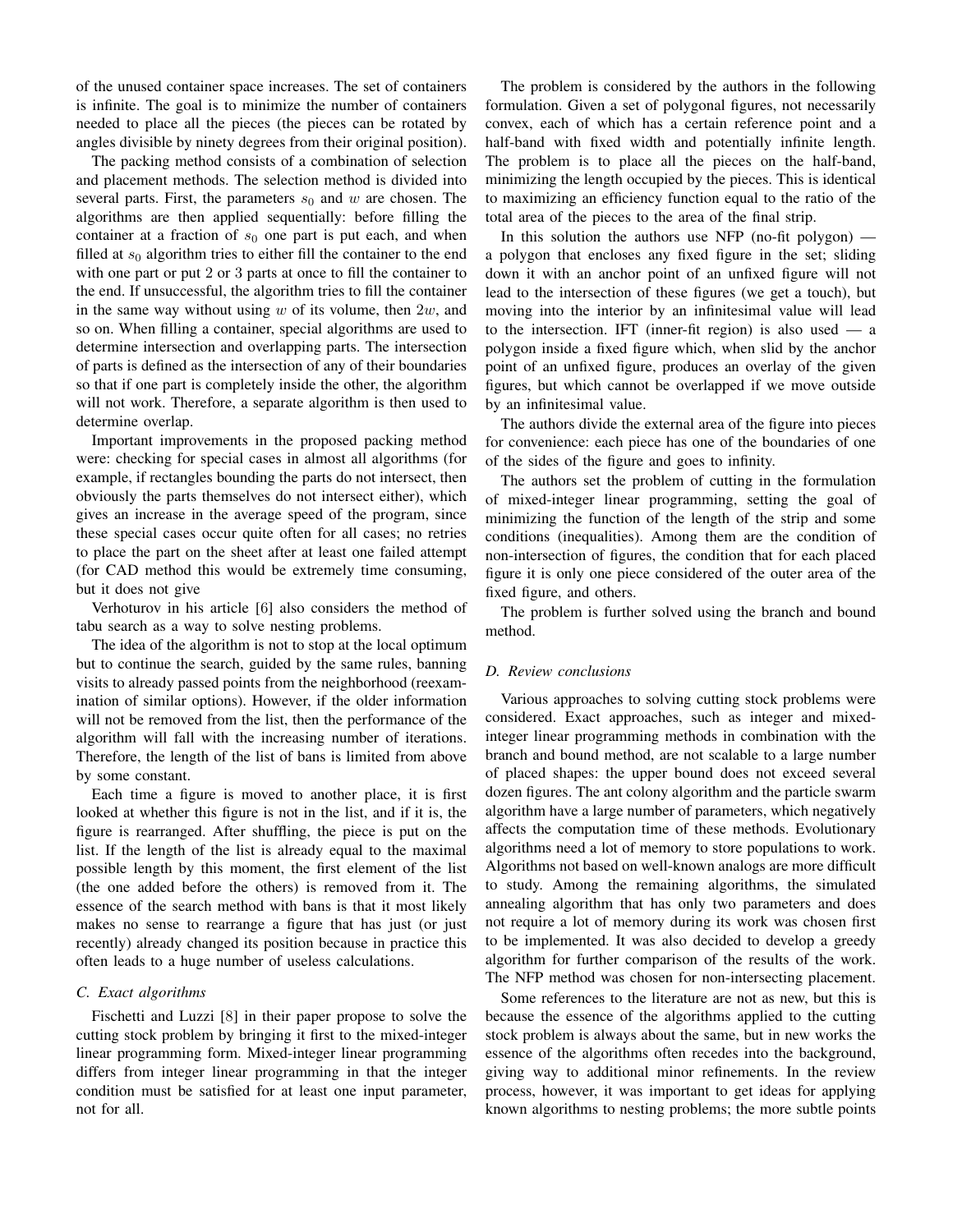related to implementation will be considered when the basic algorithms are implemented.

## IV. PROBLEM STATEMENT

## *A. Informal Statement of the Problem*

There are an infinite number of rectangular sheets, the length and width of each sheet are given and the same. There is also a finite set of polygon shapes to be placed on the sheets. The figures do not have holes and can be rotated through angles that are multiples of 90 degrees from their initial position.

It is required to find such a layout of figures that: a) minimizes the number of sheets required to accommodate all the figures, b) the placement is as dense as possible.

#### *B. Mathematical Statement of the Problem*

Let there be  $Q = \{q_i, i = 1, \dots, M, \dots\}$  - an infinite set of rectangular sheets, the dimensions of each sheet are  $a, b$ ,  $a \geq b$ . The number of sheets used for figure placement will be denoted as M. There is also a finite set of polygon shapes  $S =$  $\{s_i, i = 1, \ldots, n\}$  to be placed on the sheets. Each polygon  $s_i$  is defined by a sequence of its vertices  $s_{ij}, j = 1, \ldots, k_i$ . The figures do not have holes and can be rotated by  $\alpha = 90t$  $(t \in \mathbb{Z})$  degrees relative to their initial position.

If the figure  $s_j$  is placed on the sheet  $q_i$ , it will be written as  $s_j \in q_i$ .

Let us denote the convex hull for all placed figures on the sheet  $q_i$  as  $d_i$ , and the envelope for the placed figures as  $e_i$ . The area function of the figure x will be denoted as  $sq(x)$ .

It is required to find such a layout of figures on sheets that minimizes a fitness function:

$$
FF = 1 - (A \cdot FF_a + B \cdot FF_b)
$$
  
\n
$$
FF_a = \frac{\sum_{i=1}^{M-1} (1 - \sum_{s_j \in q_i} s q(s_j))/s q(q_i) + (1 - \sum_{s_j \in t_M} s q(s_j))/s q(e_M)}{M}
$$
  
\n
$$
FF_b = \frac{\sum_{i=1}^{M} (1 - \sum_{s_j \in q_i} s q(s_j))/s q(d_i)}{M}
$$

 $F F_a$  function is equal to the average over all sheets of the ratio of the area of all parts on the sheet to the area of the sheet, so is essentially responsible for minimizing the number of sheets.  $FF<sub>b</sub>$  function equals the average over all sheets of the ratio of the area of all parts on the sheet to the area of the convex envelope bounding them, thus responsible for the density of placement. Thus, the task of multi-criteria optimization is reduced to the task of singlecriteria optimization.

At the moment, it has been decided to use the values of coefficients  $A$  and  $B$  equal to 0.5, which leads to the normalization of the values of the fitness function to the segment  $[0, 1]$ . Therefore, the fitness function shows the quality of the resulting placement of figures on the sheets. Generally good coefficients are further planned to be chosen empirically.

#### *C. Purpose of Research*

The purpose of this study is to select the best algorithm according to the criteria a)-b) specified in the meaningful statement of the problem in each class of algorithms selected as a result of the analytical review, experimental study of algorithms, and comparison of the selected algorithms. The choice and subsequent comparison of the algorithms will be carried out according to the following main criteria: the running time of the algorithms on input data of different sizes (to determine the scalability of the algorithms) and the quality of the resulting solution, which is determined by a fitness function.

The result of this study will be a software library containing implementations of algorithms from different classes, solving the cutting stock problem in the above-mentioned statement, implemented in the Python programming language (some time-critical parts will be written using C++) and designed in a common style, with a unified hierarchy of classes. It is also possible to partially use code from open-source projects and modify it.

### V. IMPLEMENTATION

#### *A. General Design*

At the moment the library [9] is implemented in the Python programming language because it allows to make the development faster and clearer, although to the detriment of the speed of the program. Nevertheless, some of the dependencies from additionally used libraries can be transferred to C++, as well as the rest of the code. Therefore it is planned to first implement the library in Python, and then partly translate it into C++.

Points (vertices) in the program are represented by tuples, polygon shapes are represented by tuples of their vertices. The set of shapes to be placed is initially specified by the shape: number dictionary. Each of the figures is initially specified by specific coordinates in the plane, but the actual placement of each figure will undergo transformations (consisting of rotations by a multiple of 90 and mirroring) and take into account offsets (translations) relative to the origin of coordinates for the initial figure coordinates. Therefore in the program, each figure will be represented as a tuple of three elements: figures in initial coordinates, coordinates of transformed figures in initial coordinates and displacement. Each of the shape placement sheets is a list of such three-element tuples corresponding to the shapes.

The class diagram is shown in  $Fig.1$ .



Fig. 1. Class diagram.

The main class of this library is the *Packing* class, whose fields are: *bin size* - tuple containing bins width end height,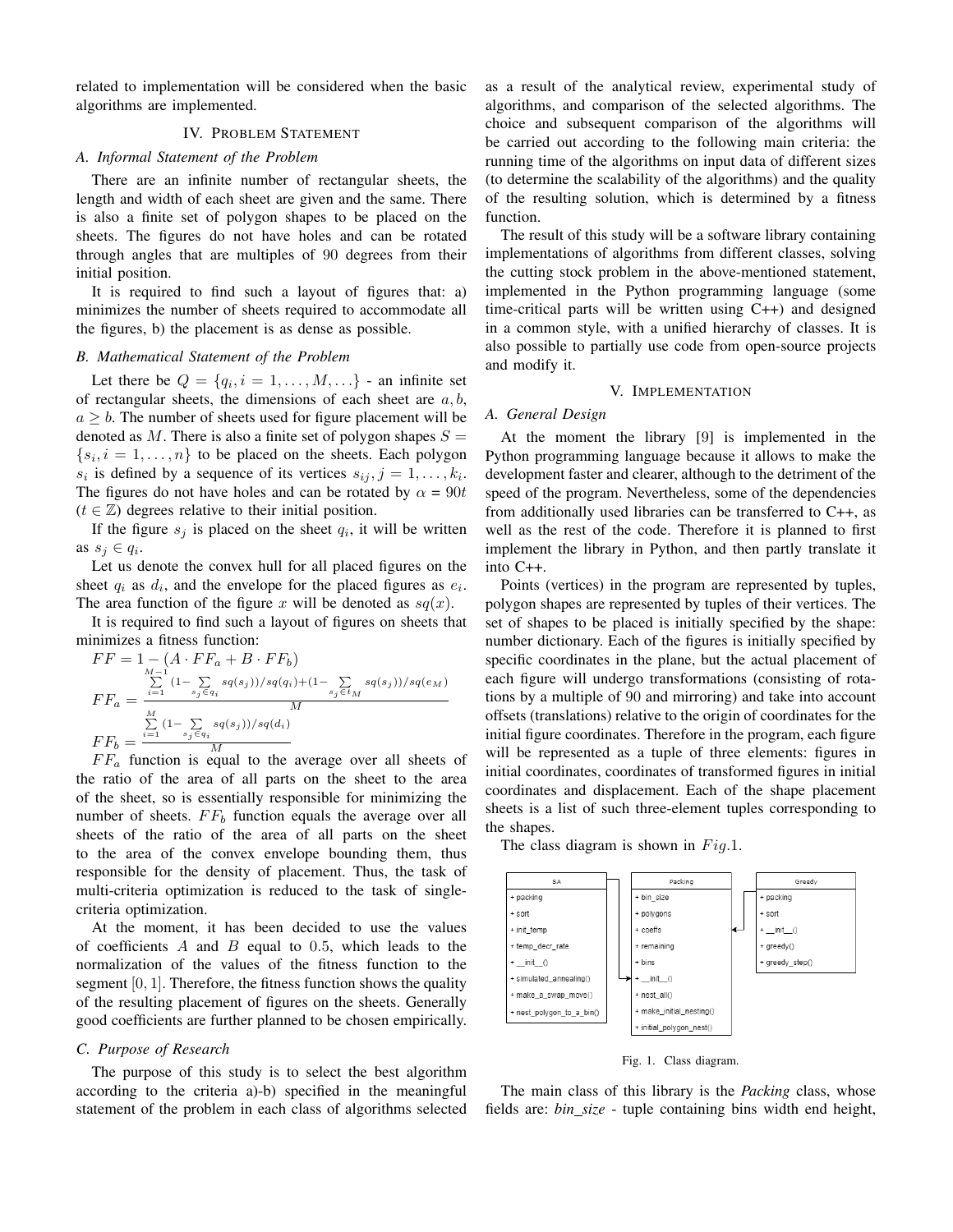*bins* - sheets from the previous paragraph, *polygons* - polygons from the previous paragraph, without transformations and translation, *remaining* - dictionary of remaining figures and their counts, *coeffs* - fitness function coefficients.

Each of the algorithms has its own class: *SA*, *Greedy*.

The *Greedy* class has the following fields: *packing* - an element of the *Packing* class, whose nesting map is built by the algorithm, *sort* - the initial sorting type used: random or in descending area order. The methods of the *Greedy* class: *greedy()* - sorts the list of shapes and feeds the shapes one by one into the *greedy step()* method, where the current shape is placed.

The *SA* class has the following fields: *packing* - an element of the *Packing* class, the nesting map of which is built by the algorithm, *sort* - the initial sorting type used. The methods of *SA* class: *simulated annealing()* - sorts the list of shapes, generates the initial placement and contains the main loop of the algorithm. The *make a swap move()* method is called inside this method, which randomly selects sheets and shapes for moving and calls *nest polygon to a bin()* method which makes the movement.

It is possible to visualize the resulting nesting map using *plot packing()* and *plot bin()* functions, based on the *Mat-PlotLib* module. An example of the visualization is shown in  $Fig. 2.$ 



Fig. 2. Example of a result visualization.

The input data to the program are fed with a text file of a special format (description in README.md on GitHub), and the output file contains the text output of *packing.bins*.

In both algorithms placement strategy is bottom-left.

# *B. Greedy Algorithm*

One of the simple but quite effective algorithms turned out to be the greedy algorithm. In this library, it is implemented as follows. First, all figures are sorted either in descending order of area or in random order. Then the figures are placed on the sheets in this order. Then a list of all possible transformations is made for the current figure. Then the most appropriate placement (according to the bottom-left strategy) is calculated for each of the transformations of this figure on each of the available sheets, using NFP [2], and the variant that gives the largest fitness gain is chosen. If none of the transformations of a given figure can be placed on any of the current sheets, it is placed in the lower-left corner of the newly created sheet.

An example of the algorithm working process is shown in  $Fig.3.$ 



Fig. 3. Greedy method working example.

# *C. Simulated Annealing Algorithm*

Another method currently implemented is the simulated annealing algorithm. The algorithm is based on the simulation of the physical process that occurs during the crystallization of a substance, including the annealing of metals. It is assumed that the atoms have already lined up in a crystal lattice, but transitions of individual atoms from one cell to another are still permissible. It is assumed that the process proceeds at a gradually decreasing temperature. The energy function of the system is also defined, and a stable lattice corresponds to a minimum of this function. The transition of an atom from one cell to another occurs exactly if it lowers the energy of the system, and with some probability, if it does not, and this probability is greater when the energy difference is closer to zero and it also decreases with temperature decreasing.

In the current implementation of this method, an initial placement is first generated, which differs from the greedy algorithm in that the shapes are not transformed and are placed only in the last of the current sheets each time. Next, the initial temperature  $T$  and the step of temperature decreasing are set as parameters. Energy of the system  $E = 1000000 \cdot (1 - FF)$ , so it is normalized by  $[0, 1]$ . Then, until the temperature reaches zero, a while loop is started, at each iteration of which 2 random figures from the current placement are selected and swapped their placement sheets with each other (the specific placement is also selected by the bottom-left strategy with